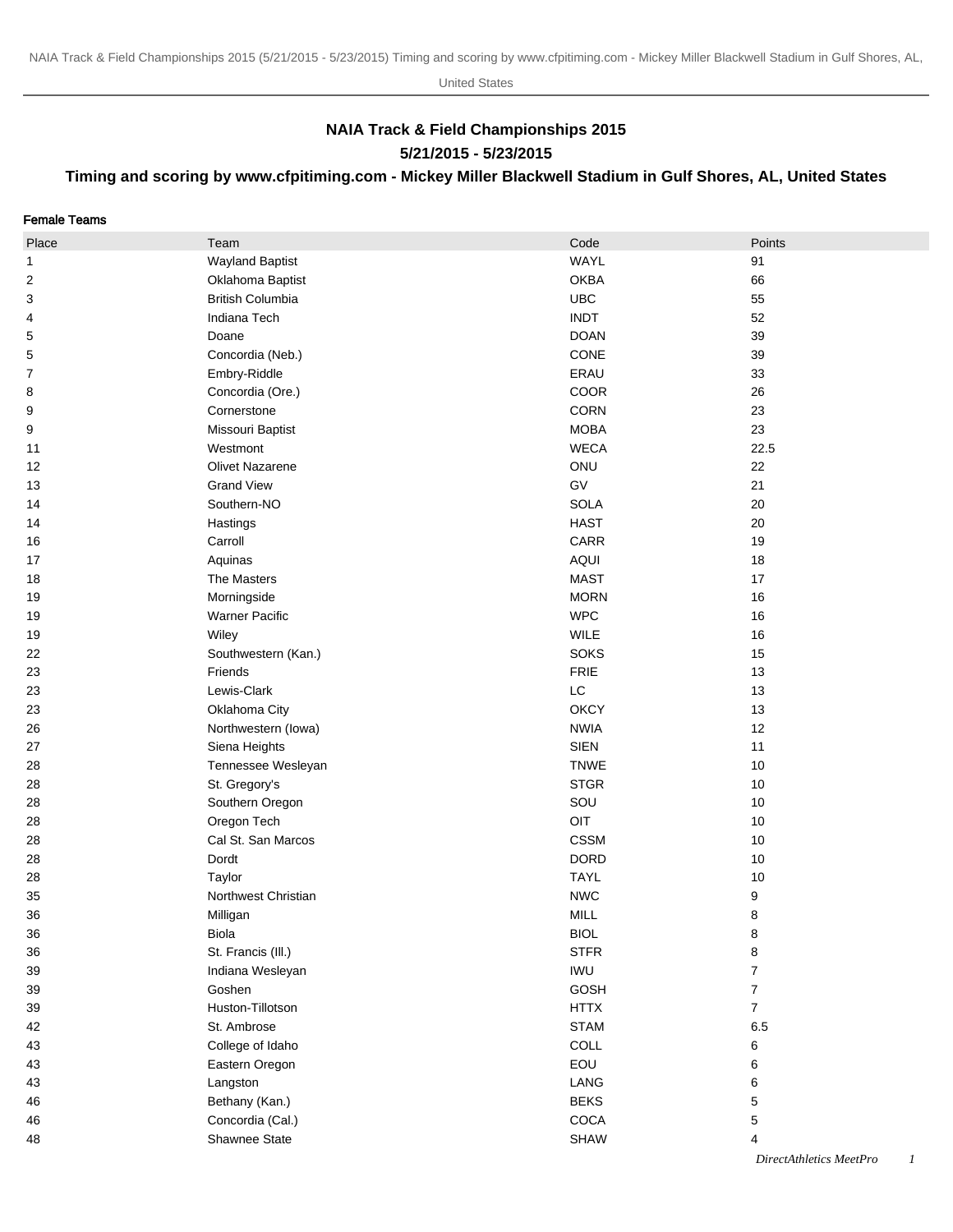NAIA Track & Field Championships 2015 (5/21/2015 - 5/23/2015) Timing and scoring by www.cfpitiming.com - Mickey Miller Blackwell Stadium in Gulf Shores, AL,

United States

| Place | Team                 | Code        | Points         |
|-------|----------------------|-------------|----------------|
| 48    | Hannibal-LaGrange    | <b>HLGR</b> | 4              |
| 48    | Sterling             | <b>STER</b> | 4              |
| 48    | Benedictine (Kan.)   | <b>BENE</b> | 4              |
| 52    | <b>William Carey</b> | <b>WC</b>   | 3              |
| 52    | Xavier-Louisiana     | XAVI        | 3              |
| 52    | Bethel (Ind.)        | <b>BEIN</b> | 3              |
| 52    | Lindsey Wilson       | LW          | 3              |
| 52    | Baker                | <b>BAKE</b> | 3              |
| 52    | USC-Beaufort         | <b>USCB</b> | 3              |
| 52    | <b>SCAD Savannah</b> | <b>SCAD</b> | 3              |
| 59    | Jamestown            | JAME        | $\overline{2}$ |
| 60    | Marymount (Ca.)      | <b>MARY</b> |                |
| 60    | Northwood (Fla.)     | <b>NOWD</b> |                |
| 60    | Clarke               | <b>CLIA</b> |                |
| 60    | Brenau               | <b>BREN</b> |                |
| 60    | Tabor                | <b>TABO</b> |                |
|       |                      |             |                |

## Male Teams

| Place            | Team                     | Code        | Points |
|------------------|--------------------------|-------------|--------|
| 1                | Concordia (Neb.)         | CONE        | 59     |
| 2                | <b>Wayland Baptist</b>   | WAYL        | 55     |
| $\overline{c}$   | Indiana Tech             | <b>INDT</b> | 55     |
| 4                | Oklahoma Baptist         | <b>OKBA</b> | 53     |
| 5                | Siena Heights            | <b>SIEN</b> | 35     |
| 6                | <b>Olivet Nazarene</b>   | ONU         | 34     |
| $\boldsymbol{7}$ | <b>British Columbia</b>  | <b>UBC</b>  | 32     |
| 7                | Doane                    | <b>DOAN</b> | 32     |
| 9                | Eastern Oregon           | EOU         | 31     |
| 10               | Concordia (Ore.)         | COOR        | 29     |
| 11               | Oklahoma City            | <b>OKCY</b> | 27     |
| 12               | Southern Oregon          | SOU         | 26     |
| 13               | <b>Briar Cliff</b>       | <b>BRIA</b> | 25     |
| 14               | <b>William Carey</b>     | WC          | 24     |
| 15               | Wiley                    | <b>WILE</b> | 22     |
| 16               | Cumberlands              | <b>CUKY</b> | 20     |
| 16               | Embry-Riddle             | ERAU        | 20     |
| 18               | Carroll                  | CARR        | 19     |
| 19               | St. Francis (III.)       | <b>STFR</b> | 16     |
| 20               | Park U.                  | <b>PARK</b> | 15     |
| 21               | Milligan                 | <b>MILL</b> | 14     |
| 21               | Indiana Wesleyan         | <b>IWU</b>  | 14     |
| 23               | Tennessee Wesleyan       | <b>TNWE</b> | 13     |
| 23               | Cornerstone              | <b>CORN</b> | 13     |
| 23               | St. Ambrose              | <b>STAM</b> | 13     |
| 26               | Marian (Ind.)            | <b>MARI</b> | 12     |
| 27               | Bethany (Kan.)           | <b>BEKS</b> | 11     |
| 27               | Northwestern (lowa)      | <b>NWIA</b> | 11     |
| 29               | <b>Central Methodist</b> | CEMO        | 10     |
| 29               | Friends                  | <b>FRIE</b> | 10     |
| 31               | Cal St. San Marcos       | <b>CSSM</b> | 9      |
| 32               | Evergreen St.            | EVER        | 8      |
| 32               | Northwood (Fla.)         | <b>NOWD</b> | 8      |
| 32               | <b>Grand View</b>        | GV          | 8      |
| 32               | Clarke                   | <b>CLIA</b> | 8      |
|                  |                          |             |        |